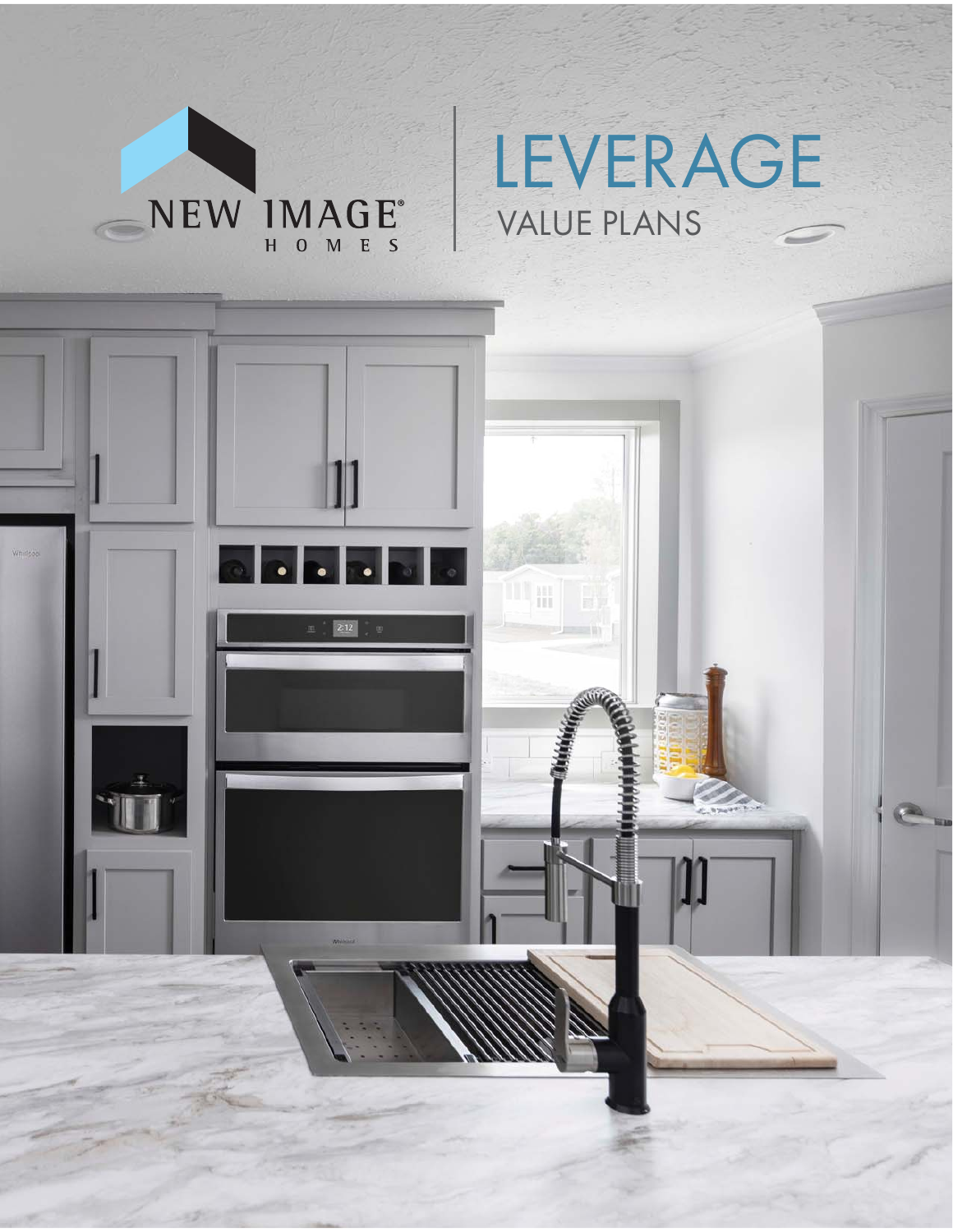

#### EXPECT MORE FROM NEW IMAGE

It's finding a home you can feel proud to call your own. It's design choices that perfectly match your need for space and comfort and frees you to express them in your own way. It's award-winning design and craftsmanship, with impeccable attention to detail. It's a commitment to providing you with the style and features you'll enjoy for years to come. It's combining everything you would want in a home with surprising affordability.

The architectural style that portrays your image, the impeccable craftsmanship you expect, the quality of the brands you trust. This is what our New Image product line is all about. With unlimited flexibility in design, style, and components, it is also the essence of what New Image represents; our commitment to provide you the home of your dreams at the best value available. The New Image product line allows you to create the perfect space for whatever your needs may be, whether it's a growing family with expandability, or downsizing but maintaining the amenities you've come to love over the years. Let us create your vision, your space, your home.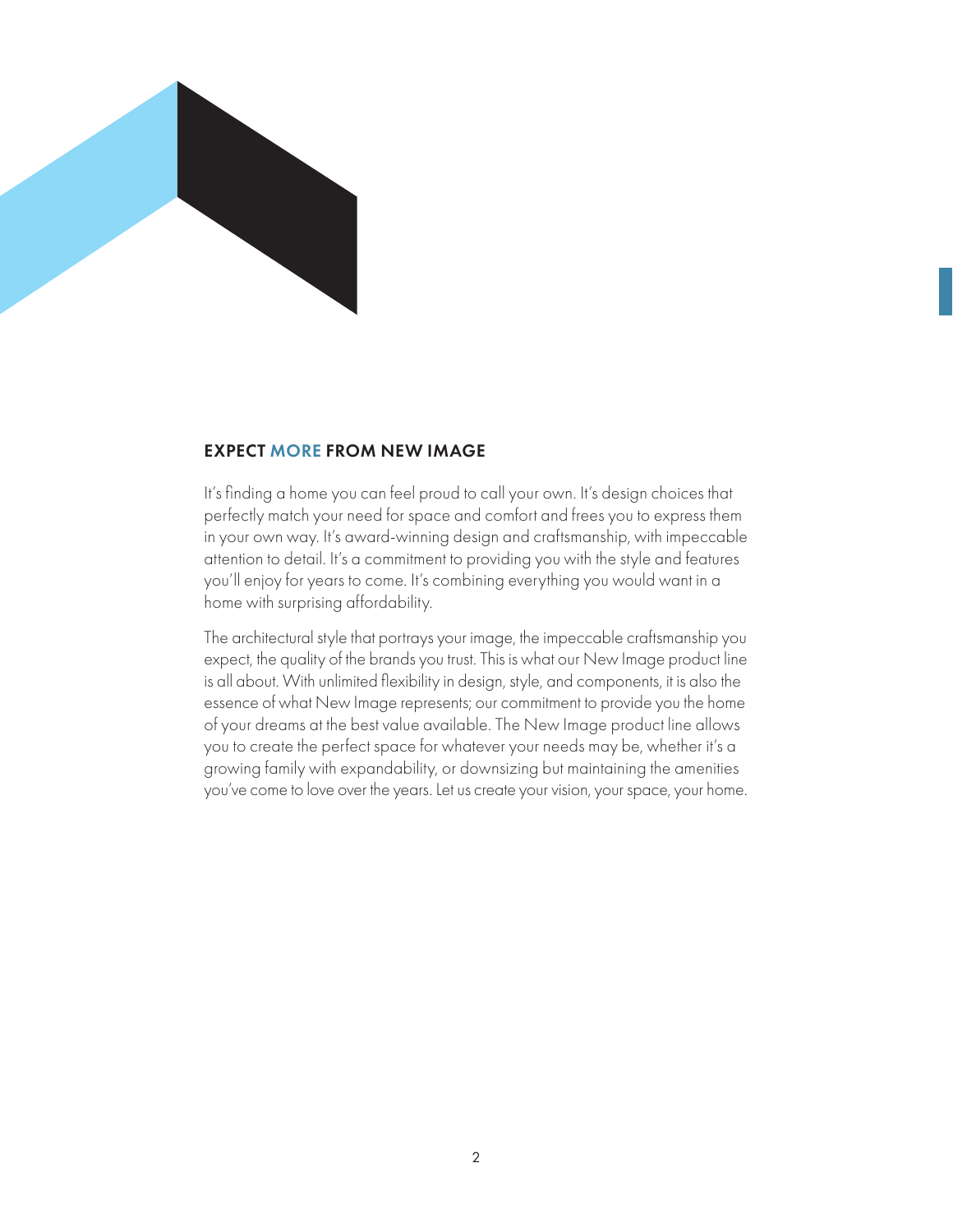

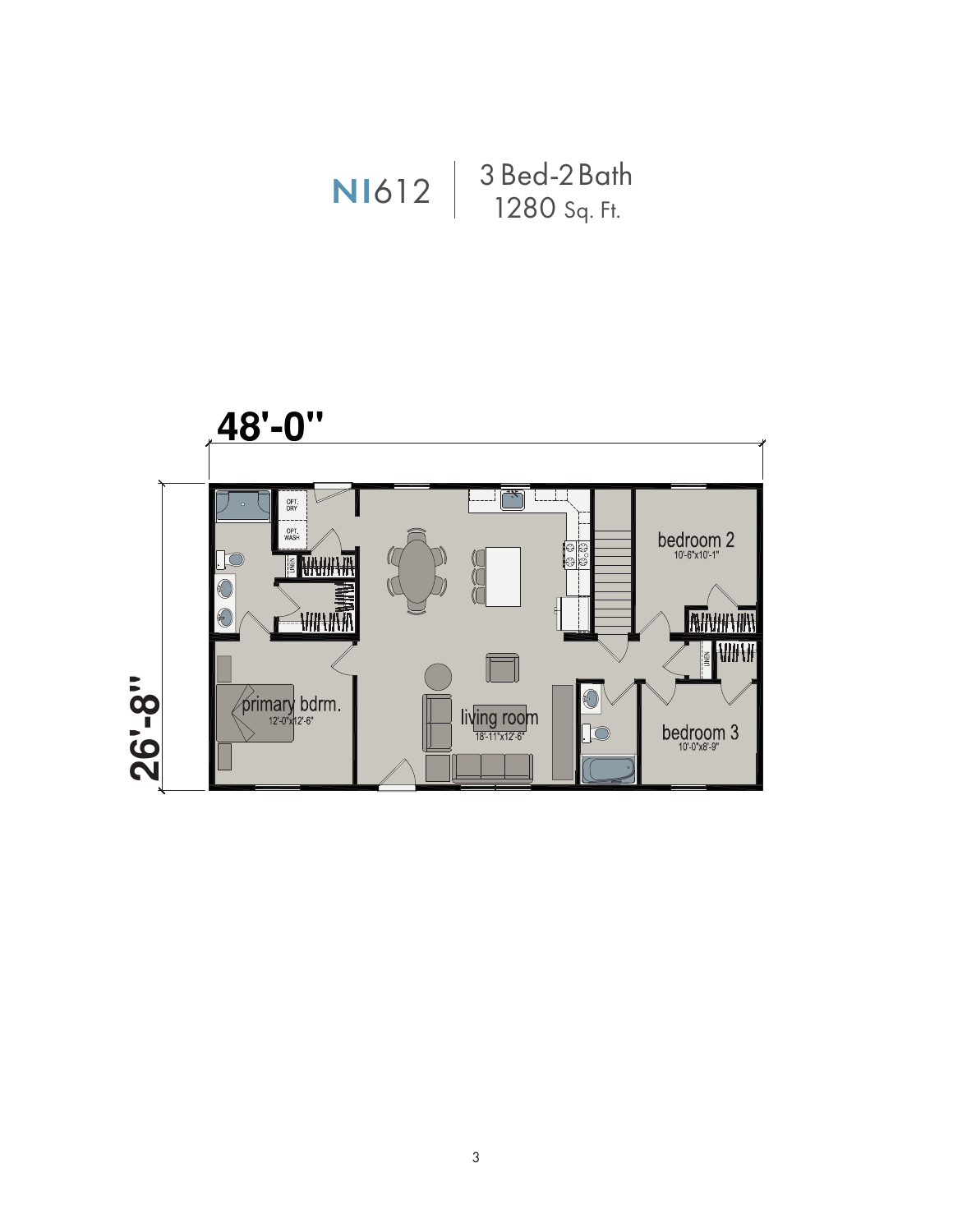

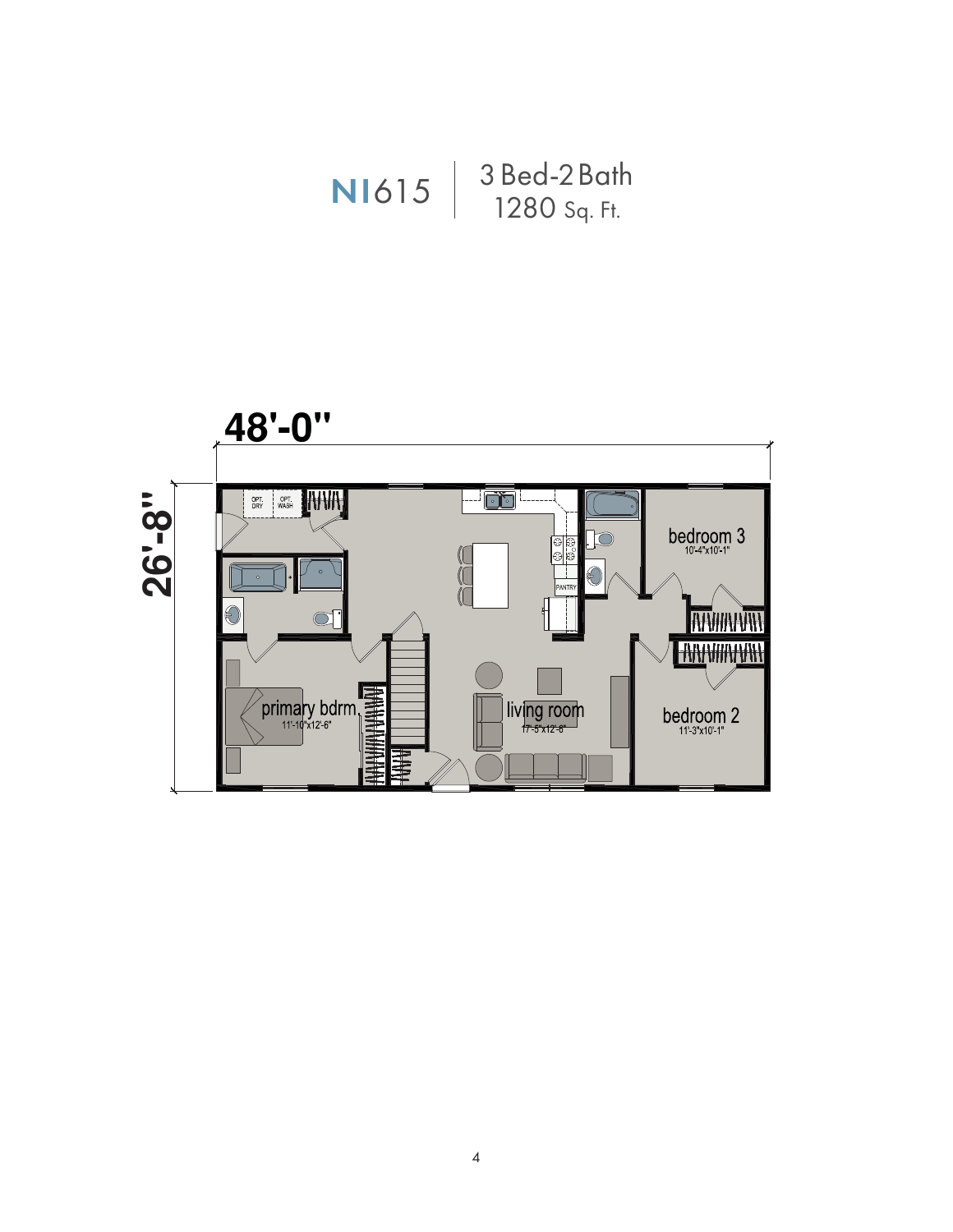

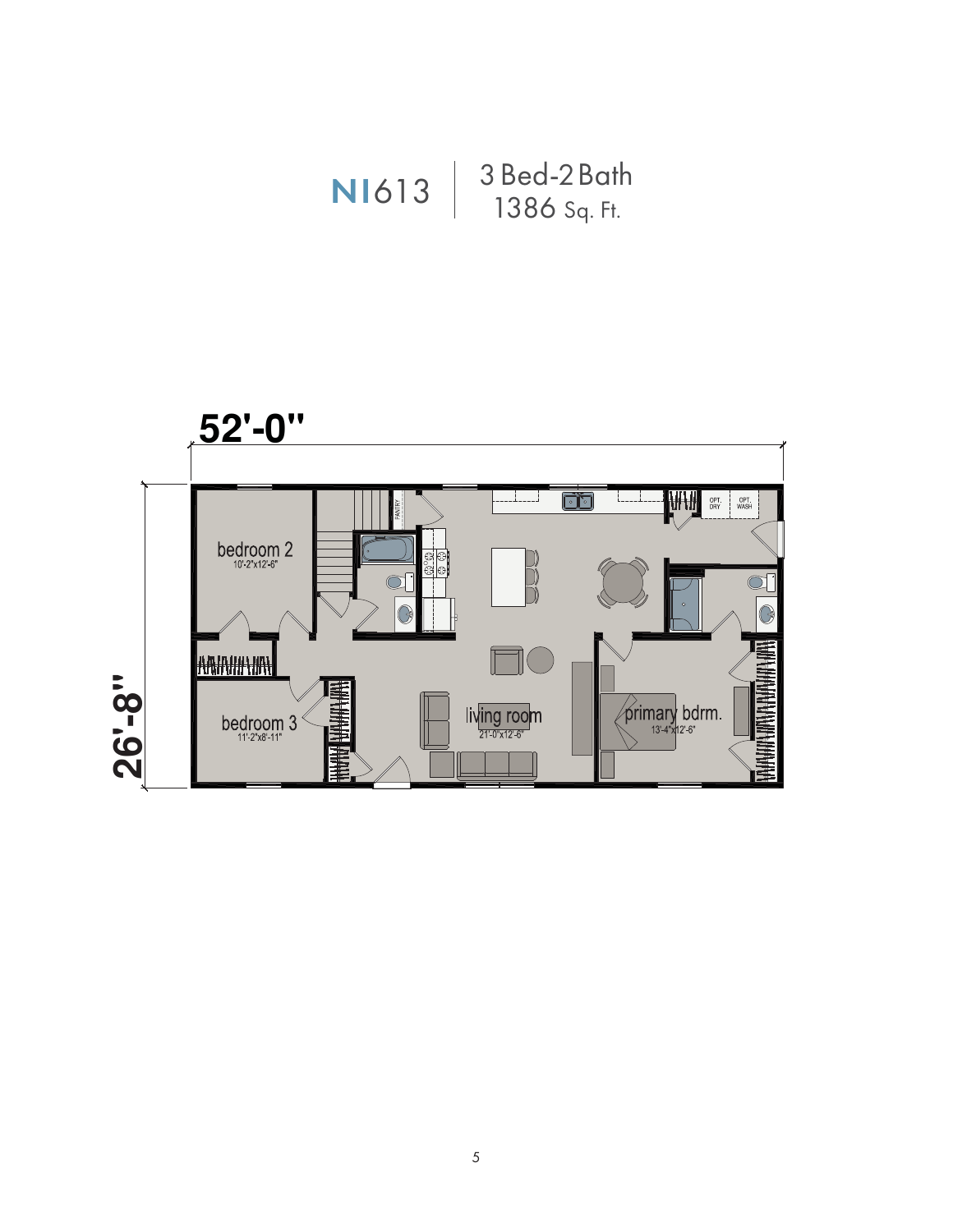

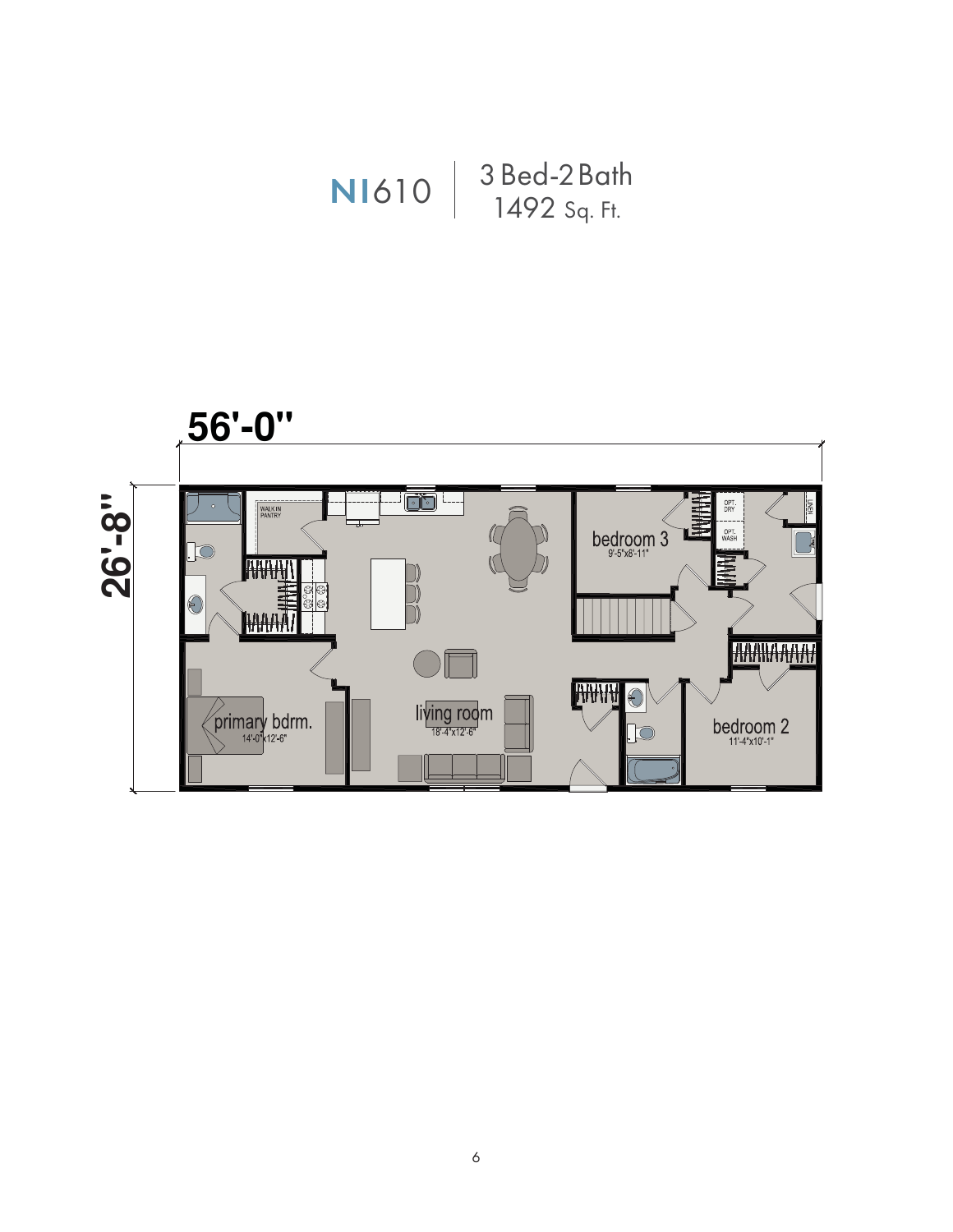

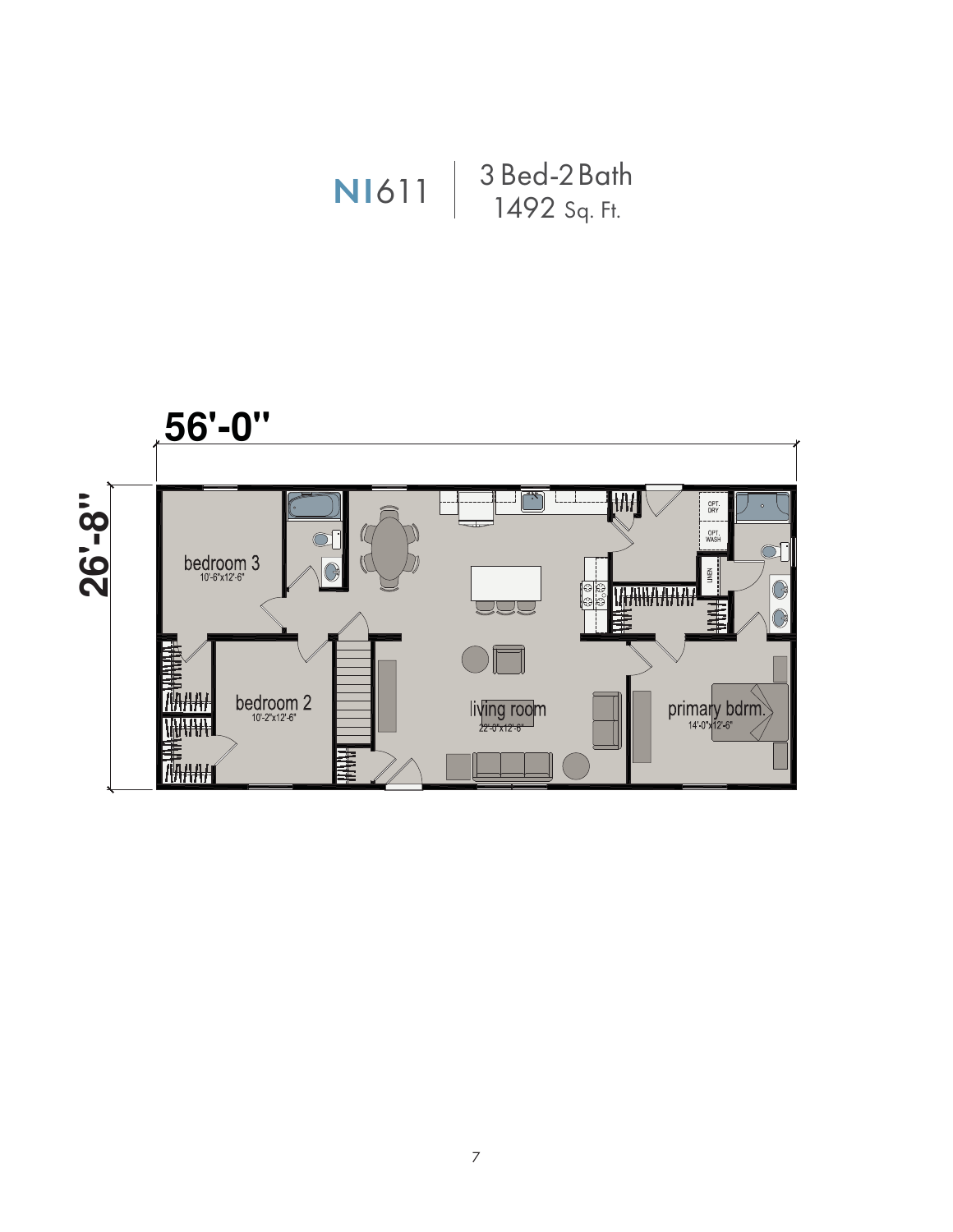

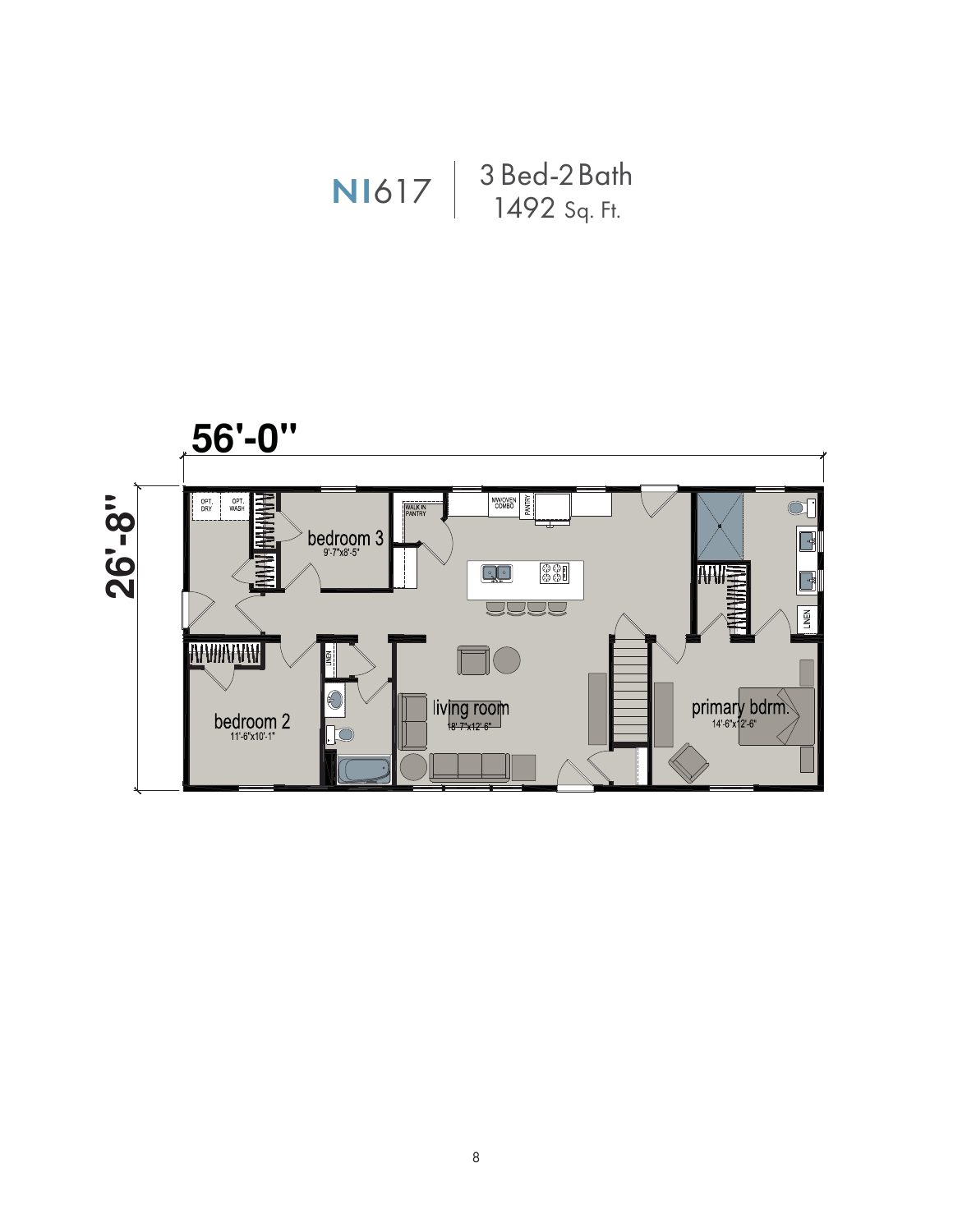





optional primary bath/closet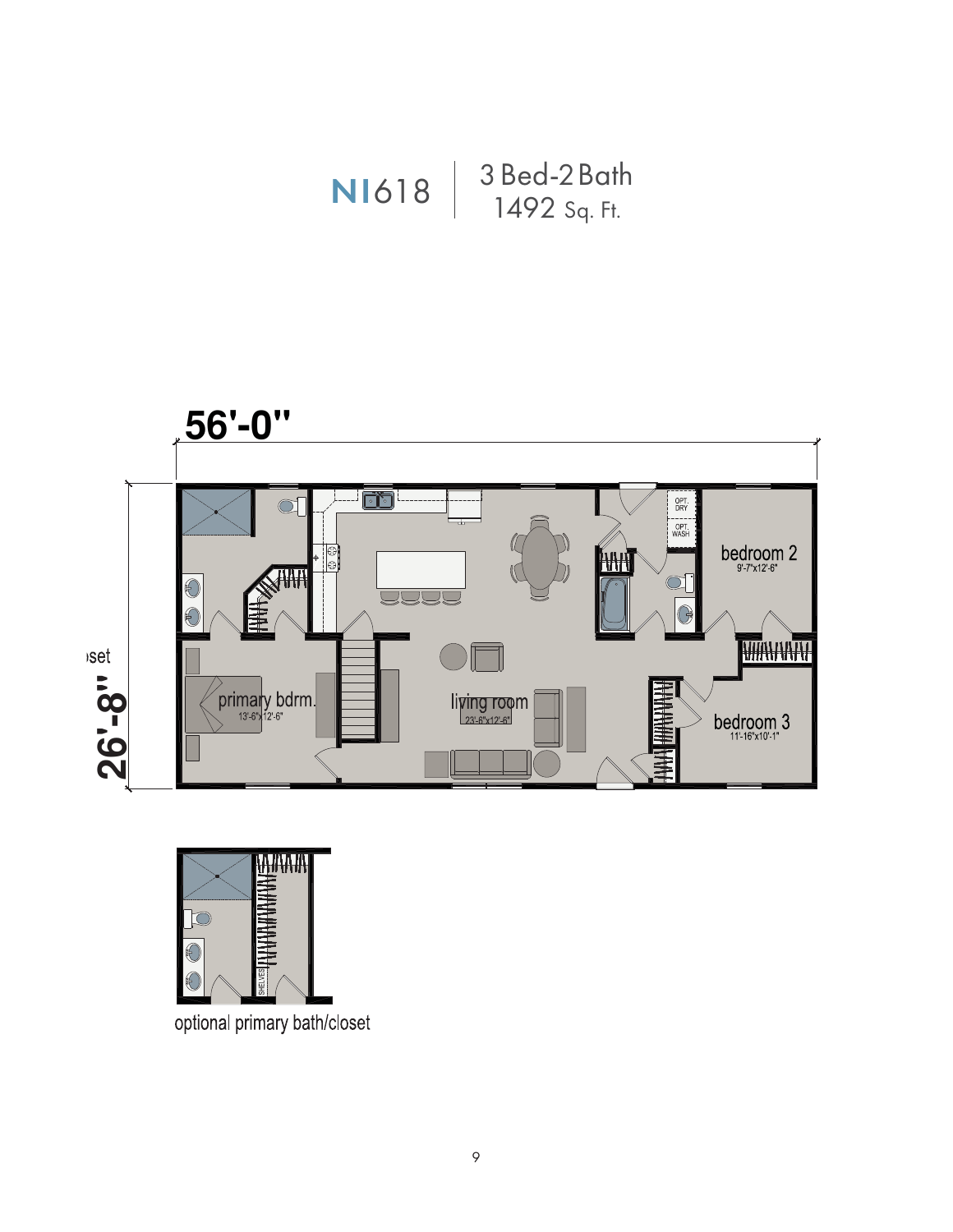

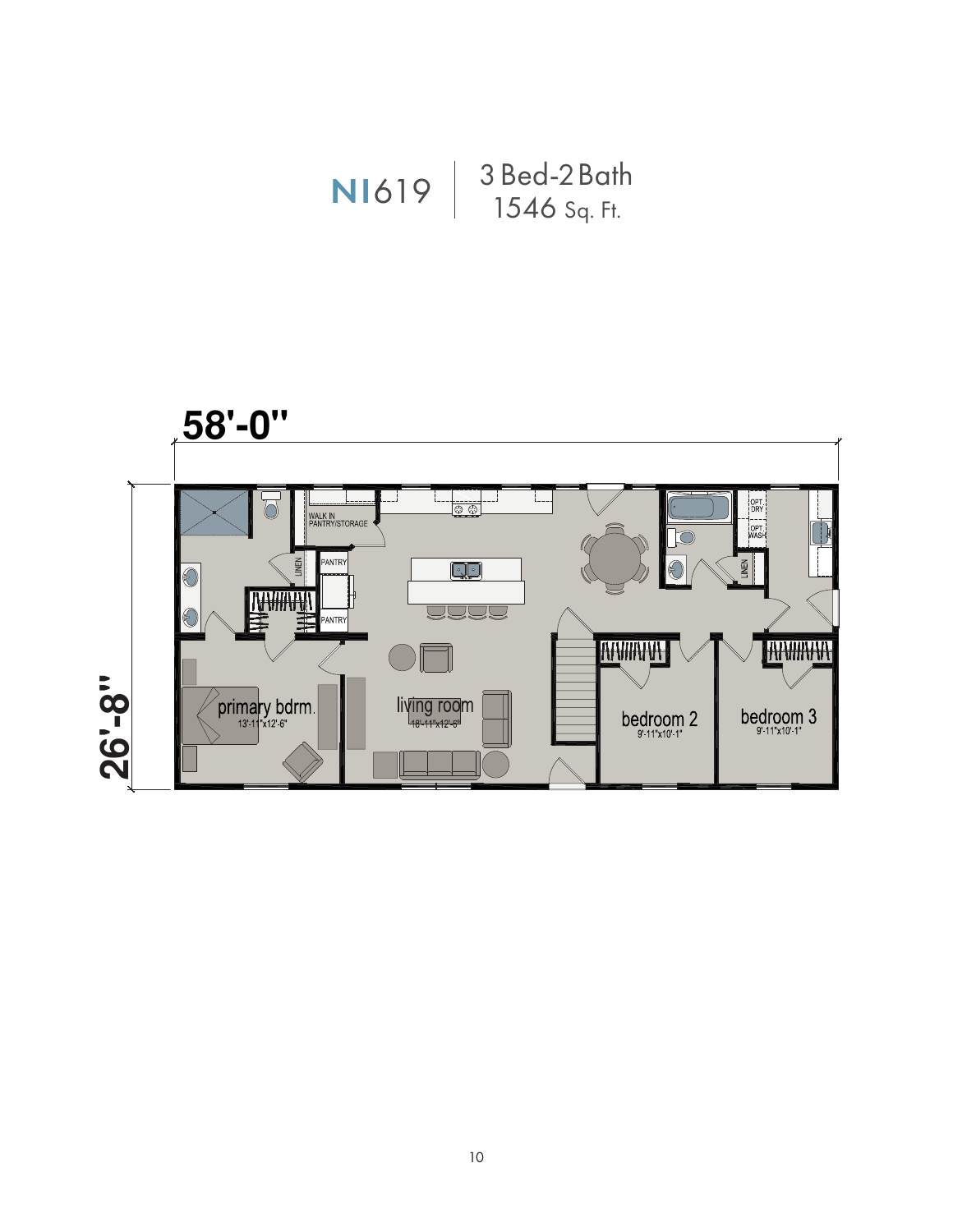

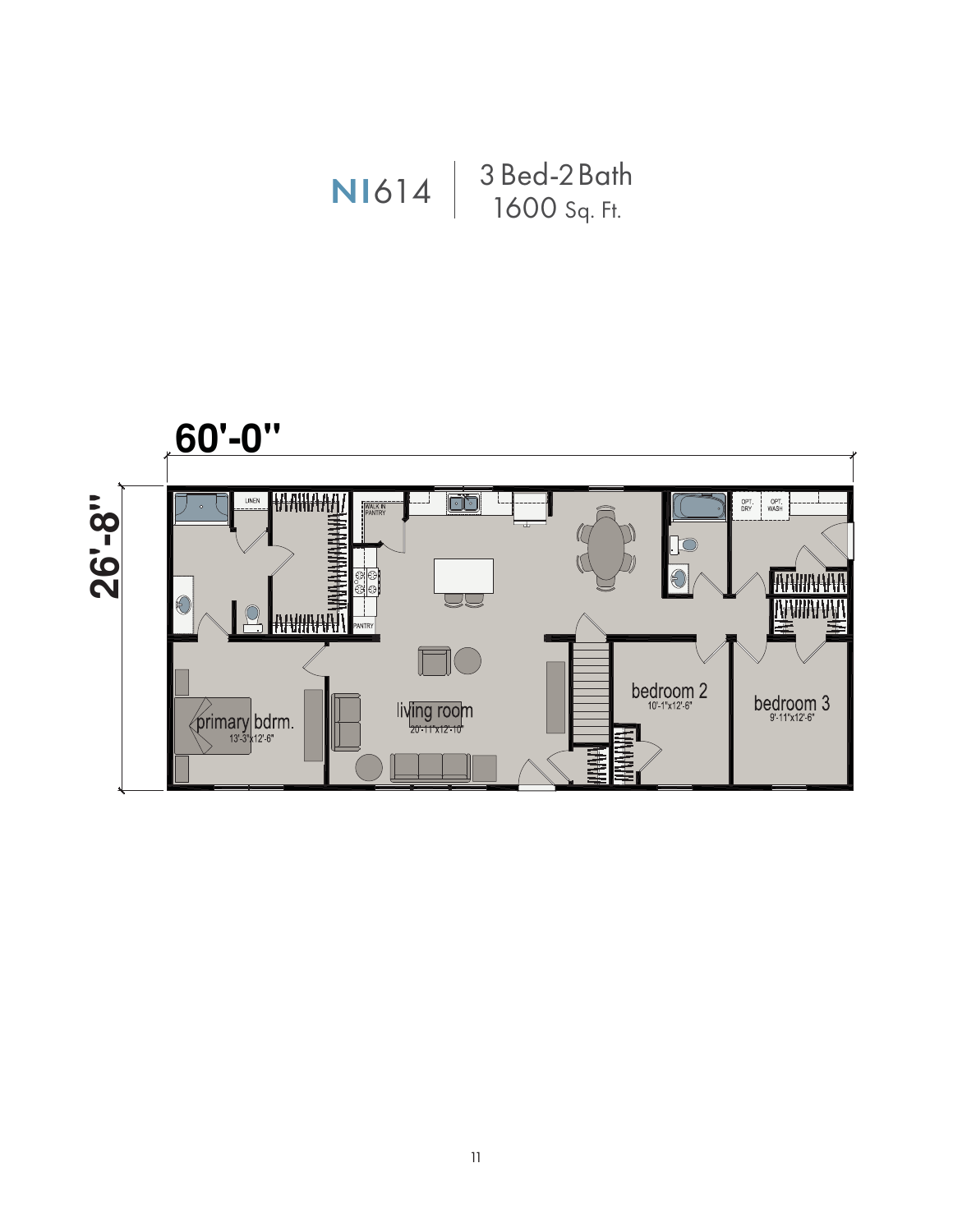

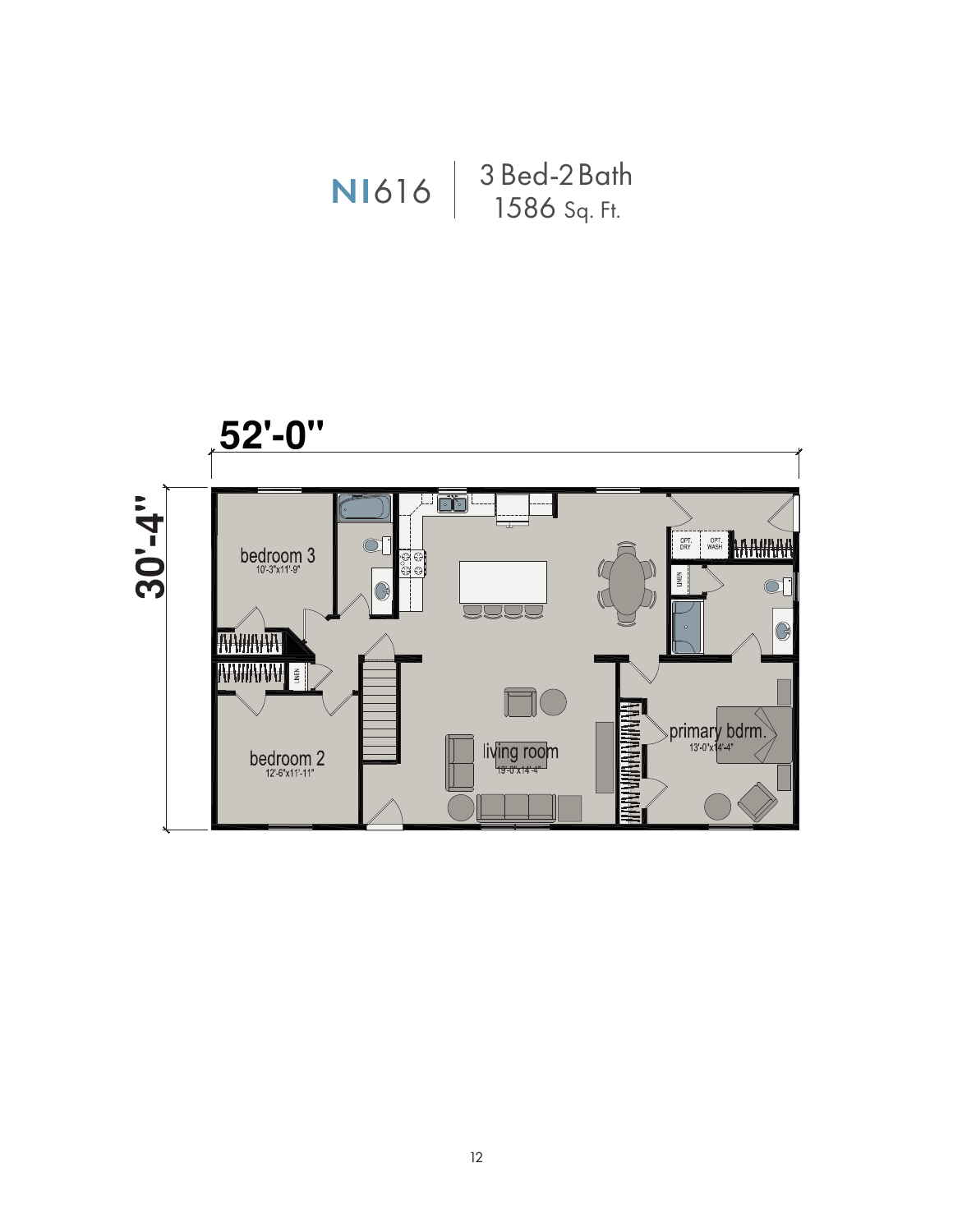# $\left[\frac{3 \text{ Bea-}2 \text{ Dun}}{1952 \text{ Sq. ft.}}\right]$ 3 Bed-2 Bath

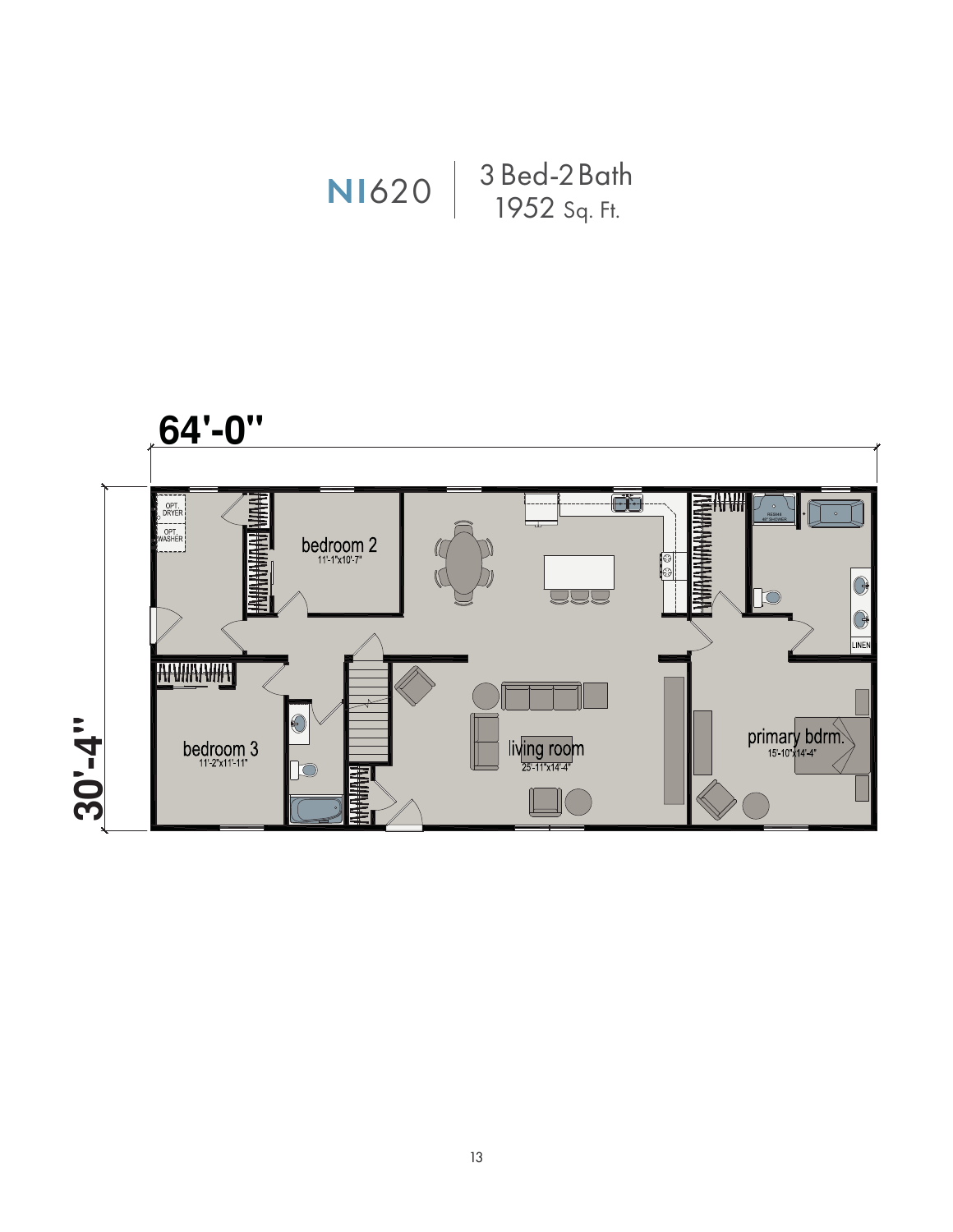

LEVERAGE STANDARD FEATURES

# EXTERIOR & MARRIAGE WALLS

- 2x6 Exterior Wall Studs at 16" O.C.
- 2x4 Mate Wall Studs at 16" O.C. With with Straps
- R-21 Fiberglass Exterior Wall Insulation
- Oxboard Exterior Wall Sheathing
- 8' Sidewall Height
- Lifetime Warranted 3800 Series 4/4 Vinyl Siding with Matching Corners
- Shutters At Front Elevation (15"X55" & 15"X35" Available)

# ROOFS

- 5/12 Roof Pitch at 24" O.C. For All Ranch and 2-Story Models
- 12/12 Roof Pitch at 24" O.C For All Cape Models
- Eave Overhangs on All Models
- 12" Gable Overhangs on All Models
- R-38 Blown-In Roof Insulation in All Ranch and 2-Story Models
- R-38 Blown-In Roof Insulation in All Cape and Bonus Ranch Models Behind Knee-Walls with R-30 Batt Under 2nd Floor Decking
- Top Flips Are Shingled On 12/12 Roof Configurations (When Applicable)
- Architectural Shingles with Synthetic Underlayment
- Ice and Water Shield at Eaves and Valleys
- Shingle Over Ridge Vent with Filter Core
- $7/16''$  OSB Roof Sheathing with "H" Clips

# FLOORS

- 2x10 Floor Joists at 16" O.C. with Dimensional Lumber Marriage Wall Rails and Solid 2x10 Bridging
- $3/4$ " Tongue & Groove OSB Floor Decking, Glued and Nailed
- Mohawk® 18oz. Tweed Carpet with Standard Pad and Tack Strip in Living Areas, Bedrooms, Stairs, Hallways, and Dining Areas (When Applicable)
- Vinyl Flooring in Kitchen, Baths, Utility and Foyer Areas

# EXTERIOR DOORS & WINDOWS

- 6-Panel 3/0 Fiberglass Door with Rot Resistant Jamb and Brushed Nickel Knob and Deadbolt – Front and Rear Door
- Kinro All Vinyl Low-E Single-Hung Windows with Grids and Screens
- All 12/12 Roof Configurations Include One Window for Each Gable End Panel
- Clear Kinro All Vinyl 6/0 x 6/8 Low-E Slider with Screen (If Shown on Plan)

# ELECTRICAL

- 200 Amp 40-Space Service Panel
- Brushed Nickel Ceiling Light Package Including Bedroom Ceiling Lights
- (4) LED Recessed Lights in Dining Room
- (1) LED Recessed Light Over Tub/Shower in Hall Bathroom
- Exterior Light at Each Door
- AC/DC Smoke Detectors (Per Code)
- (1) CO Detector
- Toggle Switches and Duplex Receptacles
- GFI Receptacles (Per Code)
- (2) Outside GFI Receptacles (One at Front and One at Rear)
- Dryer Receptacle and Vent are Optional
- (2) Electrical Circuits are Standard in 7/12 Storage, and 12/12 Cape Attic Space

# HEATING & PLUMBING

- Boots / Registers Stubbed
- Other Heating Systems are Optional
- PEX Supply Lines Stubbed Through Floor
- PVC Schedule 40 Waste and Drain Lines Stubbed Through Floor
- Individual Shut-Off Valves Throughout
- Clothes Washer Plumbing is Optional
- 12/12 Capes are Standard with (1) Hot Water Line / (1) Cold Water Line / (1) 3" Drain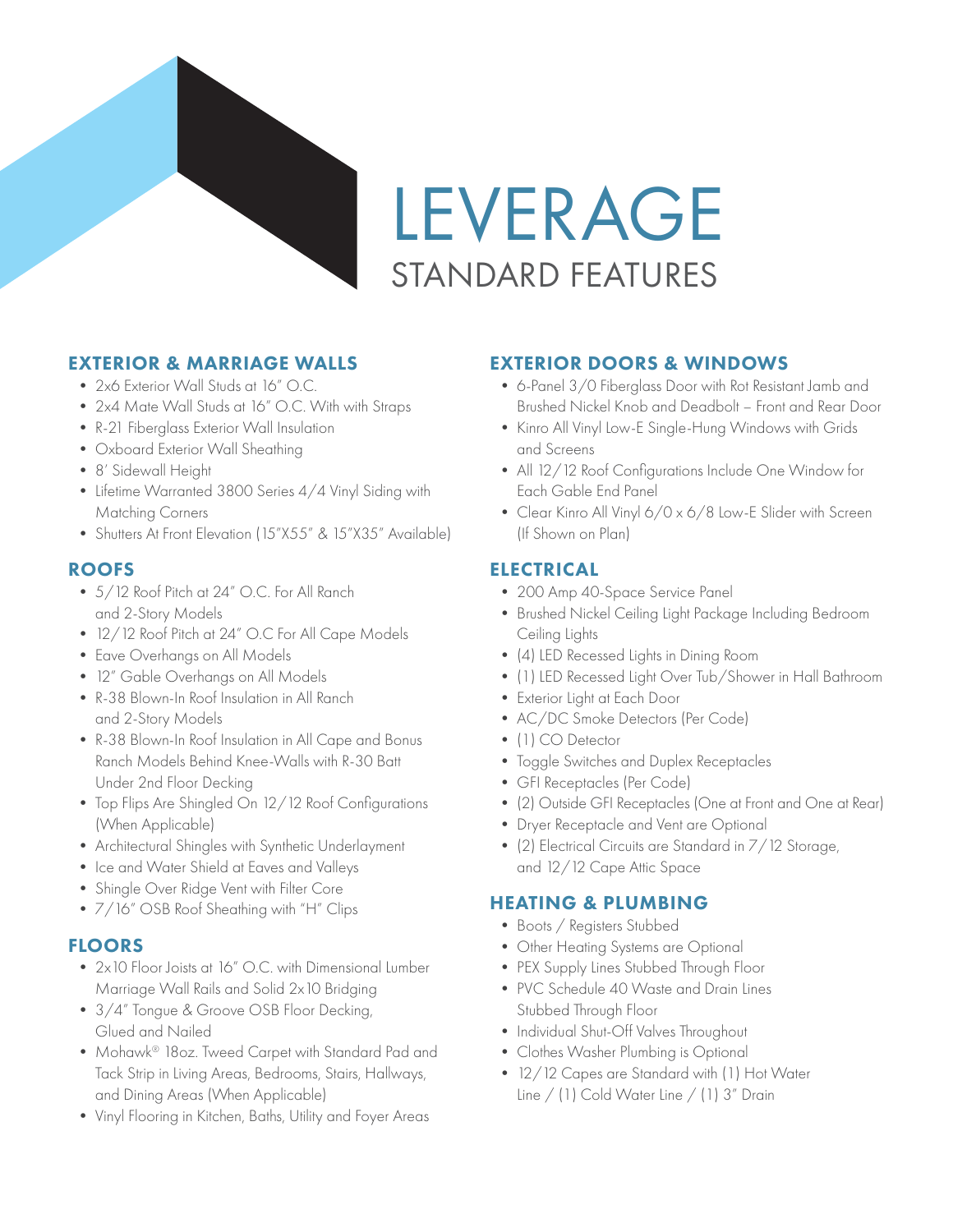#### INTERIOR WALLS & CEILINGS

- 2x4 Interior Wall Studs at 24" O.C.
- 8' Flat Ceilings Throughout with Smooth Finished Drywall
- Smooth Finished ½" Drywall, Glued and Screwed on All Walls
- All Walls and Ceilings Finished with (2) Coats of White Vapor Barrier Primer Paint
- Carpet Grade Stairs (Where Applicable)

#### INTERIOR DOORS & MOLDINGS

- 2-Panel White Smooth Interior Doors with Brushed Nickel Knob Hardware And (3) Door Hinges
- White Door Jambs and Stops
- Arts And Crafts White Casing
- Arts And Crafts White Base Molding
- Windows Include Painted White Wood Windowsills
- All Dropped Headers Will Be Drywall Wrapped

#### **KITCHENS**

- Stained Oak Full Overlay Frame and Panel Cabinets
- Hardwood Cabinet Stiles and Rails
- Concealed Cabinet Hinges and Full-Extension Drawer Glides Throughout
- Dovetail Drawer Boxes
- Adjustable Shelves in Wall Cabinets
- Tilt-Out Sink Trays at All Sink Base Cabinets (Where Applicable)
- Square Brushed Nickel Cabinet Pull Hardware
- Drawer over Door Base Cabinet Design
- 2 1/2" Oak Crown Molding at Cabinets
- Wilsonart Crescent Edge Laminate Countertops with One Row Dry Stacked Tile
- Broan® Range Hoods Vented to Exterior (Where Applicable)
- Chrome Single-Lever Faucet with Sprayer
- 8" Deep Double-Bowl Stainless Steel Sink

#### BATHROOMS

- 34" High Stained Oak Full Overlay Frame and Panel Cabinets
- Wilsonart<sup>®</sup> Crescent Edge Laminate Vanity Tops with One Row Dry Stacked Tile
- China Drop in Lavatory Bowls
- Single-Lever Chrome Lavatory Faucets
- Beveled Edge Mirror with (1) Recessed Light Over Each Bowl (24" For Vanity Cabinets 36" and less //36" For Vanity Cabinets Larger Than 36")
- Trimmed 60" One-Piece Tub/Shower Units with Pressure Sensitive Heat Diverter
- Elongated Commode
- Whole-House Fan Located in Hall Bath
- Bath Fan/Light Combination Switched Separately in All Other Bathrooms

#### WARRANTIES

- Ten (10) Year Major Structural Defect Protection (Valid Only If Homeowner Is Registered Within 60 Days of Retail Delivery)
- Two (2) Year Warranty on Portions of Heating and Electrical Systems
- One (1) Year Limited Product Warranty
- Individual Product Warranties Provided by Product Manufacturers Direct to Retail Consumer

\*This specification list is only a guideline for what is included; please refer to your actual quote and floorplan(s) for the actual specification and what is included in your order. These specifications may not meet your customer's state or local code requirements.

\*\*Champion Modular may, in its sole discretion, change any specifications as to materials or design which are required by the availability of materials, vendor pricing, or any other reason; provided such changes in specifications do not affect the structural integrity of the home.

Manufacturer suggested retail price includes base, minimum options, and all current surcharges, only.